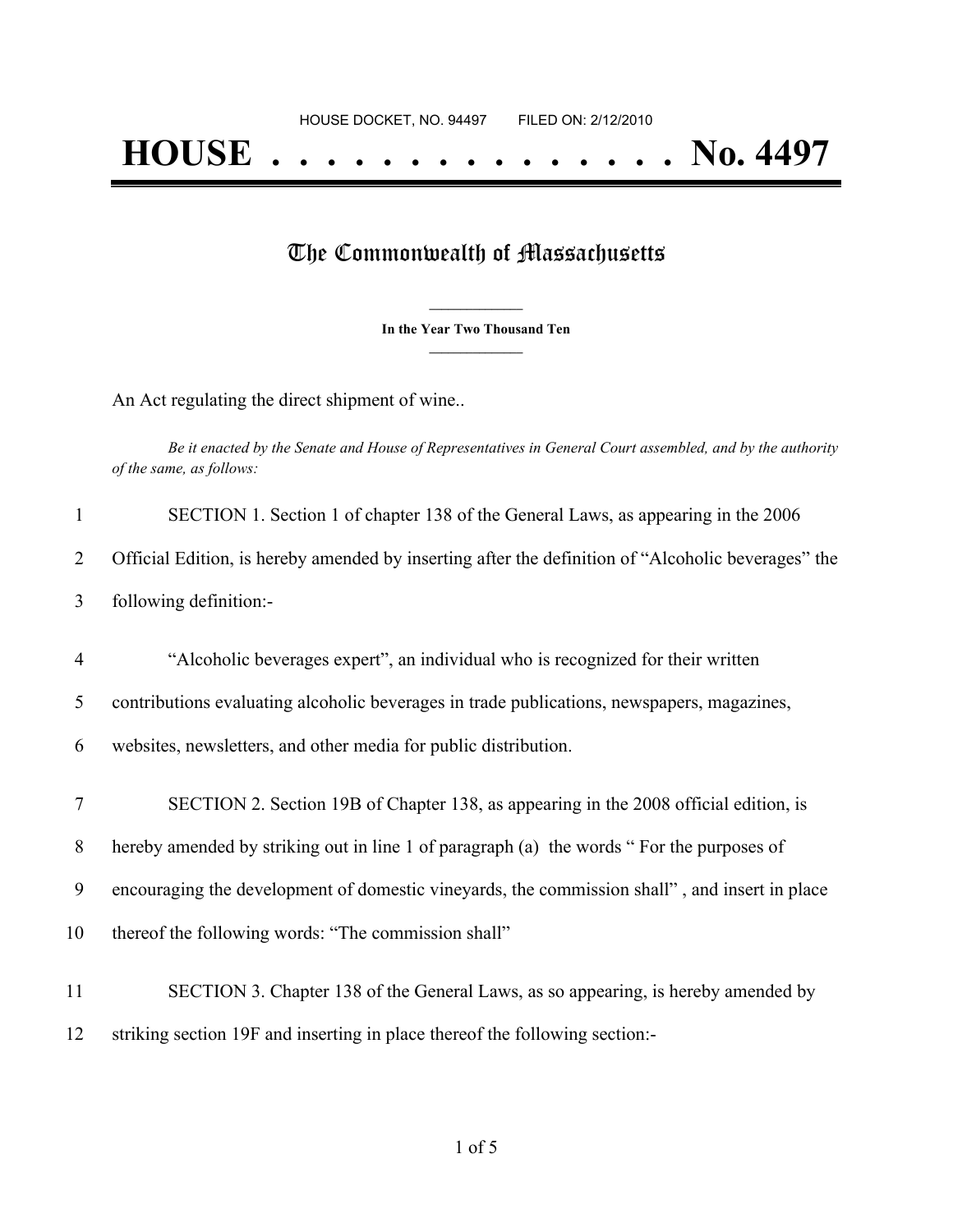Section 19F. (a) Notwithstanding any general or special law to the contrary, an applicant that is currently licensed in the Commonwealth, or any other state, to manufacture, export and sell wine, who obtains a direct shipment license pursuant to this section, may sell and ship wine directly to a resident of the Commonwealth, who is at least 21 years of age, for such resident's personal use, and not for resale.

 (b) The commission may issue a direct shipment license to an applicant who: (1) Is authorized by their home state licensing authority to manufacture, export and sell wine; (2) Files an application with the commission; and (3) Pays an annual license fee per winery.

 (c) The annual license fee for a license issued under this section shall be \$100.00 per winery; provided that an affiliate, franchise, or subsidiary thereof shall require a separate license. The applicant shall provide the commission and the department of revenue with a true copy of the applicable alcoholic beverage license to manufacture, export and sell its wine as issued by the appropriate licensing authority. A copy of the wine shipment license obtained under this section shall be sent by the commission to the department of revenue to be kept on file.

(d) A person licensed under this section shall ship wine in accordance with section 22.

 (e) A licensee, licensed under this section, may ship not more than 4 cases (no more than 10 liters each case) per year of wine to a resident located within the Commonwealth.

 (f) A person licensed under this section shall: (i) report monthly to the commission and the department of revenue the total number of gallons of wine shipped into the commonwealth for the preceding month; (ii) pay to the department of revenue, under the department's rules and regulations, all taxes due, the amount of such taxes to be calculated as if the sale were at the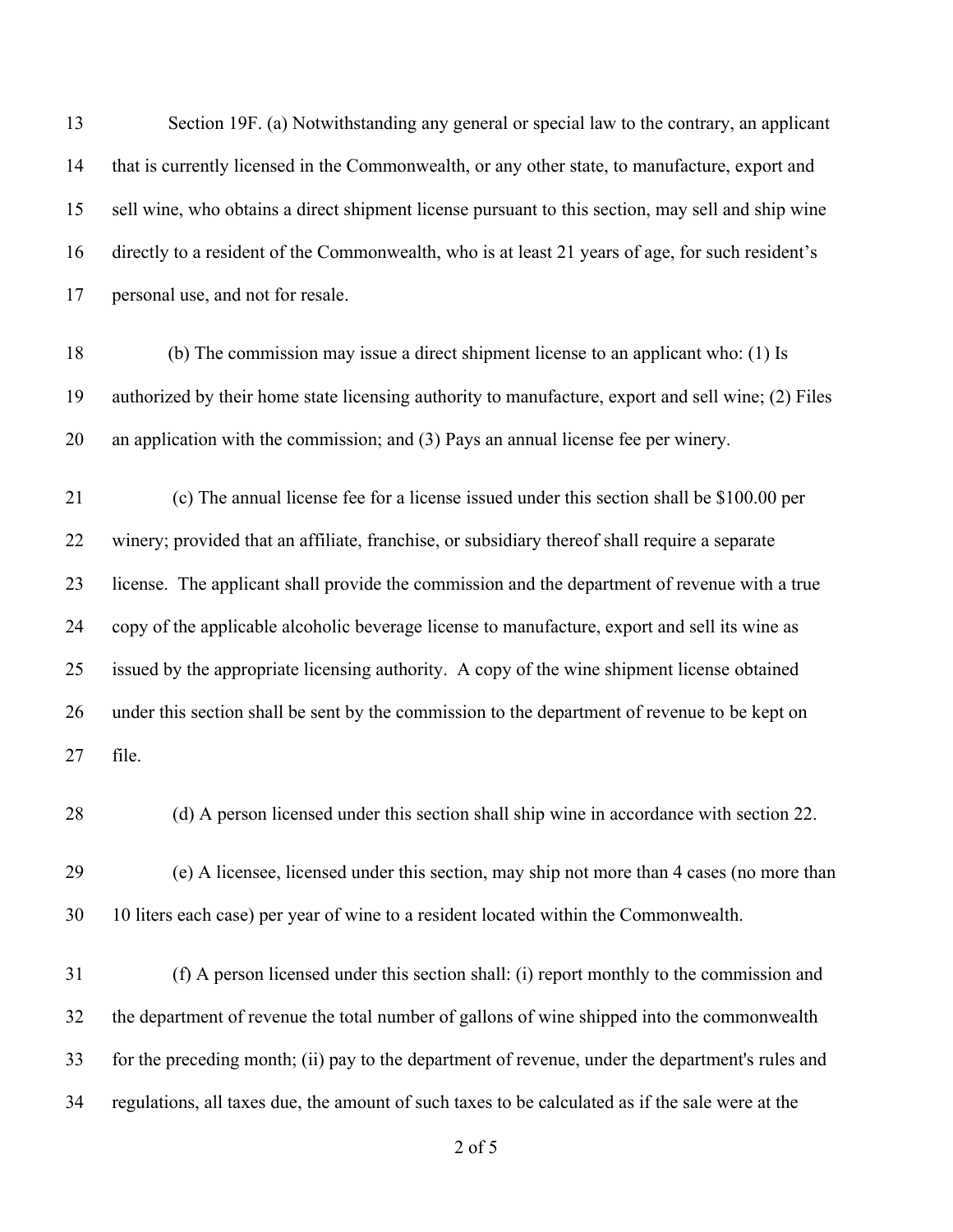location where the delivery is made; provided, however, that the licensee shall pay, for each shipment of wine, the excise levied on importations of wine calculated under section 21 and any and all other applicable taxes, including sales tax; and (iii) upon request, allow the commission or the department of revenue to perform an audit of the licensee's records.

 (g) No person shall direct ship wine to consumers without a license to sell and ship wine. A person who manufactures, transports, imports, exports or receives wine in violation of this chapter shall be deemed to have engaged in a deceptive act or practice under chapter 93A. The commission shall enforce the requirements of this section, by administrative proceedings, against a licensee who ships wine in violation of this section as follows: for a first violation, by a fine of \$1000; for a second violation, a fine of \$2000; for a third violation within one calendar year, by a prohibition of the winery from making any direct shipment of wine under this section, by a fine of up to \$10,000, or both; provided that after 1 year, the winery may reapply for the authority to directly ship wine under this section.

 If a violation of this section involves a sale or delivery to a person under 21 years of age, a first offense may a fine of \$1000; for a second violation, a fine of \$2000; for a third violation within one calendar year, by a prohibition of the winery from making any direct shipment of wine under this section, by a fine of up to \$10,000, or both; provided that after 1 year, the winery may reapply for the authority to directly ship wine under this section. Nothing in this clause shall preclude punishment under section 34.

 (h) The commission may promulgate rules and regulations to effectuate the purposes of this law in accordance with its powers under chapter 138, Sec 24. The department of revenue

of 5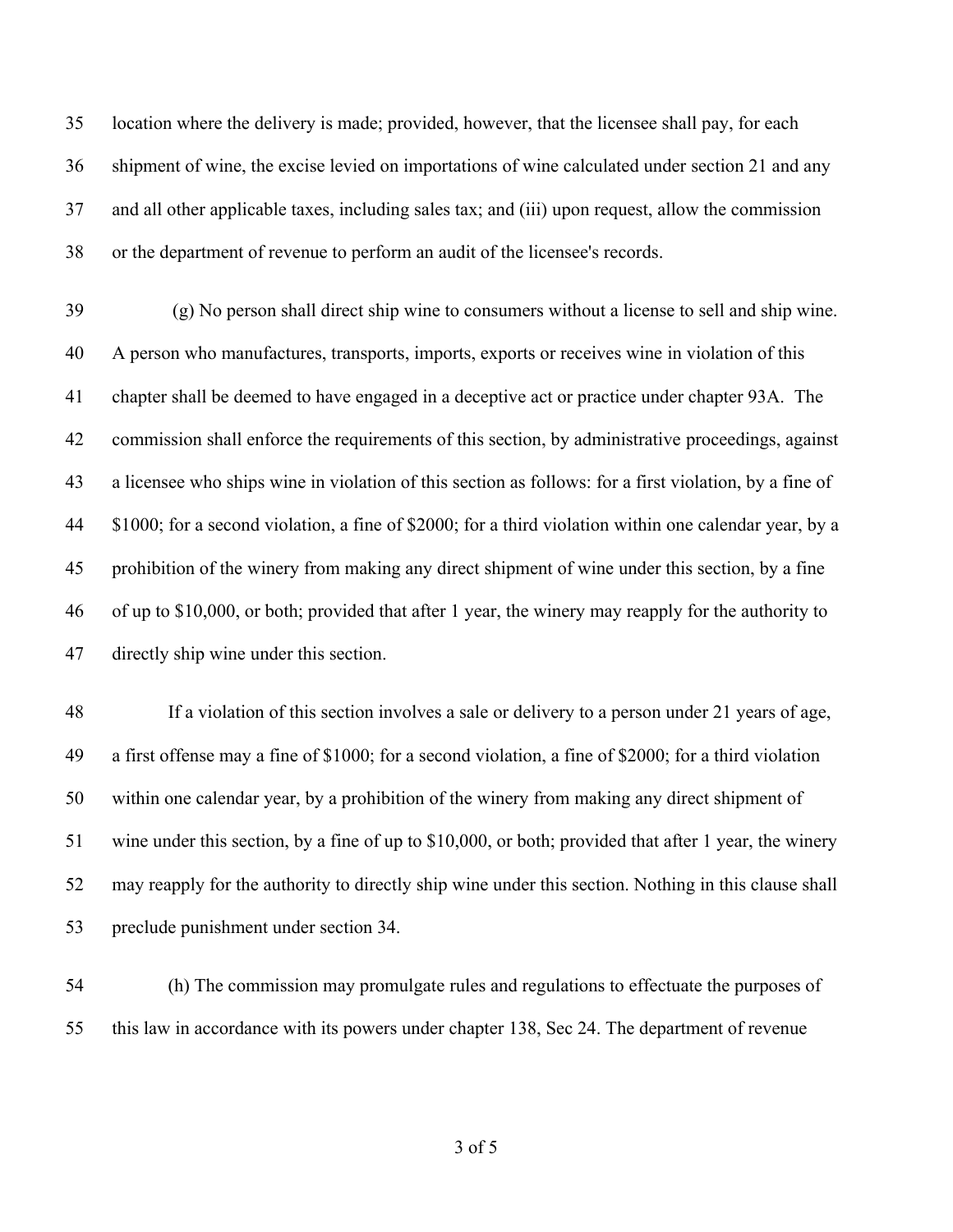may promulgate rules and regulations necessary to effectuate the tax oversight, collection and enforcement provisions of the General Laws as they relate to this section.

 (i) The commission shall issue an annual report to the house and senate committees on ways and means and the joint committee on consumer protection and professional licensure, which shall include, but not limited to, a determination of direct shipment licenses issued, a review of violations and enforcement measures under this section and an analysis of the need for changes in the law and regulations relative thereto.

 SECTION 4. Said section 22 of said chapter 138, as so appearing, is hereby further amended by striking paragraph 9 and inserting in place thereof the following paragraph:-

 Notwithstanding any other provision of this section, any individual, partnership, or corporation, regularly and lawfully conducting a parcel delivery service, or a general express or trucking business, or regularly and lawfully engaged in the business of leasing trucks for hire, with or without drivers, may transport and deliver the products sold at retail by licensees under section 19F, farmer-winery licensees under 19B, or farmer-brewery licensees under section 19E, to the ultimate consumers of such products pursuant to this section. Licensees under sections 19F and 19E shall ensure that the outside of each parcel transported or delivered under this section shall be clearly labeled with the words "CONTAINS ALCOHOL: SIGNATURE OF PERSON AGE 21 OR OLDER REQUIRED FOR DELIVERY." Receipts for delivery of such parcels shall contain a check box next to the recipient's signature where the recipient shall certify that he or she is not under 21 years of age and a check box where the delivery person shall certify that a valid form of photographic identification showing that the recipient is not under 21 years of age was presented by the recipient upon delivery. Notwithstanding the foregoing, a delivery

of 5